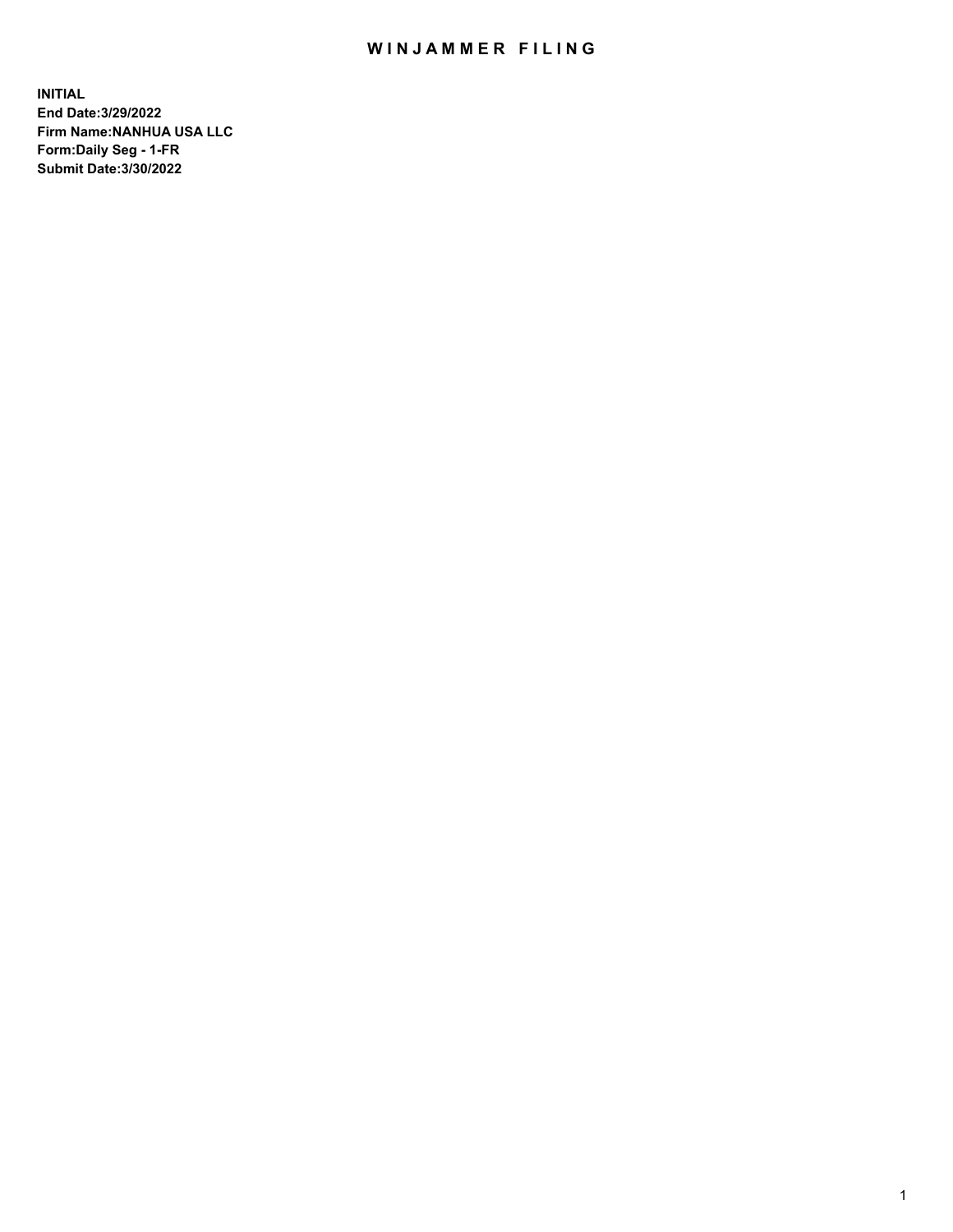### **INITIAL End Date:3/29/2022 Firm Name:NANHUA USA LLC Form:Daily Seg - 1-FR Submit Date:3/30/2022 Daily Segregation - Cover Page**

Name of Company **NANHUA USA LLC** [0010] Contact Name **Tracy Yuan** [0040] Contact Phone Number **+1 (312) 526-3930** [0060] Contact Email Address **tracy.yuan@nanhua-usa.com** [0065] FCM's Customer Segregated Funds Residual Interest Target (choose one): a. Minimum dollar amount: ; or **3,500,000** [8930] b. Minimum percentage of customer segregated funds required:% ; or **0** [8940] c. Dollar amount range between:and; or **0** [8950] **0** [8951] d. Percentage range of customer segregated funds required between:% and%. **0** [8960] **0** [8961] FCM's Customer Secured Amount Funds Residual Interest Target (choose one): a. Minimum dollar amount: ; or **100,000** [8970] b. Minimum percentage of customer secured funds required:% ; or **0** [8980] c. Dollar amount range between:and; or **0** [8990] **0** [8991] d. Percentage range of customer secured funds required between:% and%. **0** [9000] **0** [9001] FCM's Cleared Swaps Customer Collateral Residual Interest Target (choose one): a. Minimum dollar amount: ; or **0 g** b. Minimum percentage of cleared swaps customer collateral required:% ; or **0** c. Dollar amount range between:and; or **0** [9030] **0** [9031] d. Percentage range of cleared swaps customer collateral required between:% and%. **0** [9041]

Attach supporting documents CH

| [9010]                 |
|------------------------|
| [9020]                 |
| [9030] <u>0</u> [9031] |
| 190401 <b>0</b> 190411 |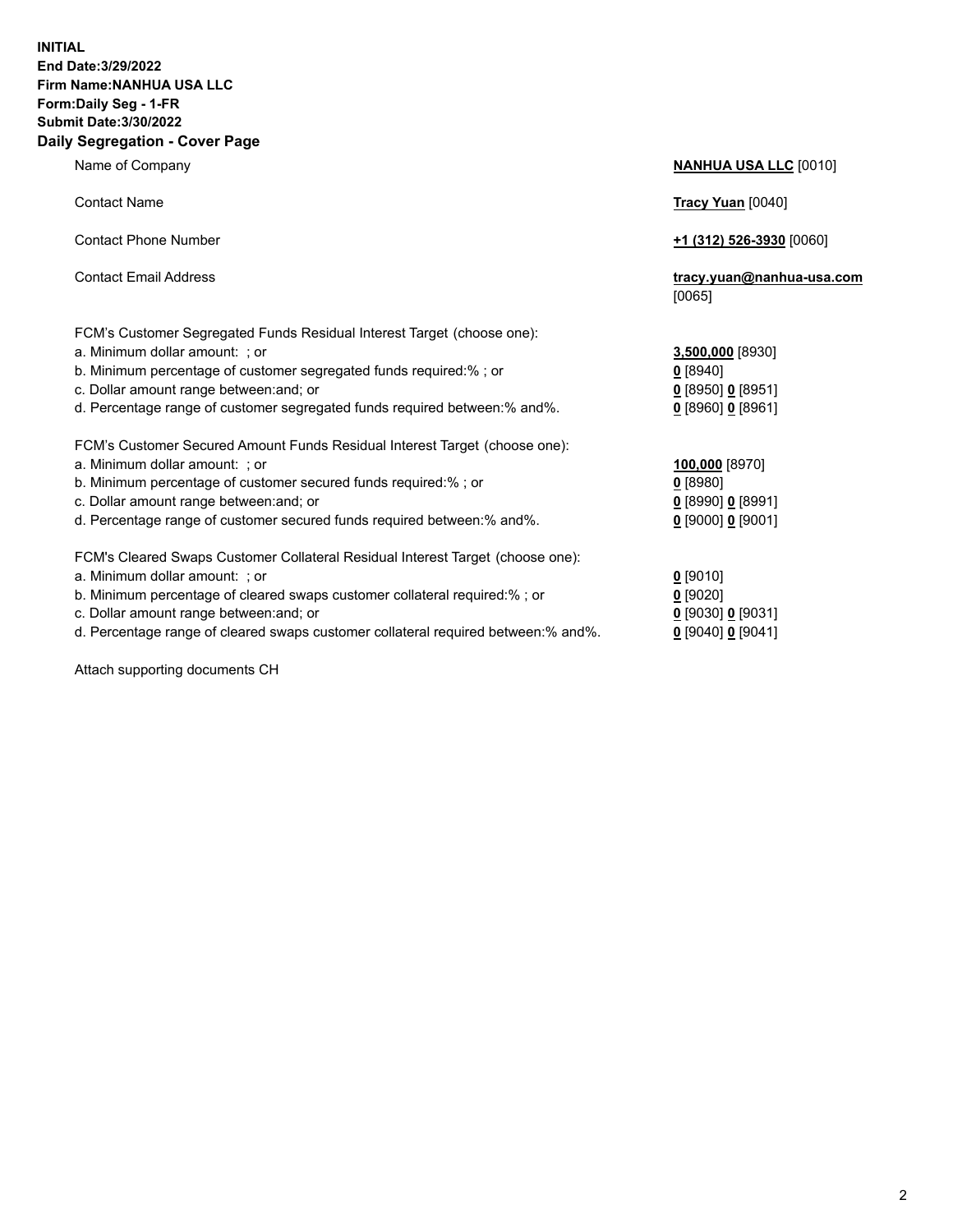**INITIAL End Date:3/29/2022 Firm Name:NANHUA USA LLC Form:Daily Seg - 1-FR Submit Date:3/30/2022**

## **Daily Segregation - Secured Amounts**

|     | Foreign Futures and Foreign Options Secured Amounts                                                          |                         |
|-----|--------------------------------------------------------------------------------------------------------------|-------------------------|
|     | Amount required to be set aside pursuant to law, rule or regulation of a foreign                             | $0$ [5605]              |
|     | government or a rule of a self-regulatory organization authorized thereunder                                 |                         |
| 1.  | Net ledger balance - Foreign Futures and Foreign Option Trading - All Customers                              |                         |
|     | A. Cash                                                                                                      | 337,232 [5615]          |
|     | B. Securities (at market)                                                                                    | $0$ [5617]              |
| 2.  | Net unrealized profit (loss) in open futures contracts traded on a foreign board of trade                    | $0$ [5625]              |
| 3.  | Exchange traded options                                                                                      |                         |
|     | A. Market value of open option contracts purchased on a foreign board of trade                               | $0$ [5635]              |
|     | B. Market value of open contracts granted (sold) on a foreign board of trade                                 | $0$ [5637]              |
| 4.  | Net equity (deficit) (add lines 1. 2. and 3.)                                                                |                         |
| 5.  |                                                                                                              | 337,232 [5645]          |
|     | Account liquidating to a deficit and account with a debit balances - gross amount                            | $0$ [5651]              |
|     | Less: amount offset by customer owned securities                                                             | 0 [5652] 0 [5654]       |
| 6   | Amount required to be set aside as the secured amount - Net Liquidating Equity<br>Method (add lines 4 and 5) | 337,232 [5655]          |
| 7.  | Greater of amount required to be set aside pursuant to foreign jurisdiction (above) or line                  | 337,232 [5660]          |
|     | 6.                                                                                                           |                         |
|     | FUNDS DEPOSITED IN SEPARATE REGULATION 30.7 ACCOUNTS                                                         |                         |
| 1.  | Cash in Banks                                                                                                |                         |
|     | A. Banks located in the United States                                                                        | 634,660 [5700]          |
|     | B. Other banks qualified under Regulation 30.7                                                               | 0 [5720] 634,660 [5730] |
| 2.  | <b>Securities</b>                                                                                            |                         |
|     | A. In safekeeping with banks located in the United States                                                    | $0$ [5740]              |
|     | B. In safekeeping with other banks qualified under Regulation 30.7                                           | 0 [5760] 0 [5770]       |
| 3.  | Equities with registered futures commission merchants                                                        |                         |
|     | A. Cash                                                                                                      | $0$ [5780]              |
|     | <b>B.</b> Securities                                                                                         | $0$ [5790]              |
|     | C. Unrealized gain (loss) on open futures contracts                                                          | $0$ [5800]              |
|     | D. Value of long option contracts                                                                            | $0$ [5810]              |
|     | E. Value of short option contracts                                                                           |                         |
| 4.  |                                                                                                              | 0 [5815] 0 [5820]       |
|     | Amounts held by clearing organizations of foreign boards of trade<br>A. Cash                                 |                         |
|     |                                                                                                              | $0$ [5840]              |
|     | <b>B.</b> Securities                                                                                         | $0$ [5850]              |
|     | C. Amount due to (from) clearing organization - daily variation                                              | 0[5860]                 |
|     | D. Value of long option contracts                                                                            | $0$ [5870]              |
|     | E. Value of short option contracts                                                                           | 0 [5875] 0 [5880]       |
| 5.  | Amounts held by member of foreign boards of trade                                                            |                         |
|     | A. Cash                                                                                                      | 58,904 [5900]           |
|     | <b>B.</b> Securities                                                                                         | $0$ [5910]              |
|     | C. Unrealized gain (loss) on open futures contracts                                                          | $0$ [5920]              |
|     | D. Value of long option contracts                                                                            | $0$ [5930]              |
|     | E. Value of short option contracts                                                                           | 0 [5935] 58,904 [5940]  |
| 6.  | Amounts with other depositories designated by a foreign board of trade                                       | $0$ [5960]              |
| 7.  | Segregated funds on hand                                                                                     | $0$ [5965]              |
| 8.  | Total funds in separate section 30.7 accounts                                                                | 693,564 [5970]          |
| 9.  | Excess (deficiency) Set Aside for Secured Amount (subtract line 7 Secured Statement                          | 356,332 [5680]          |
|     | Page 1 from Line 8)                                                                                          |                         |
| 10. | Management Target Amount for Excess funds in separate section 30.7 accounts                                  | 100,000 [5980]          |
| 11. | Excess (deficiency) funds in separate 30.7 accounts over (under) Management Target                           | 256,332 [5985]          |
|     |                                                                                                              |                         |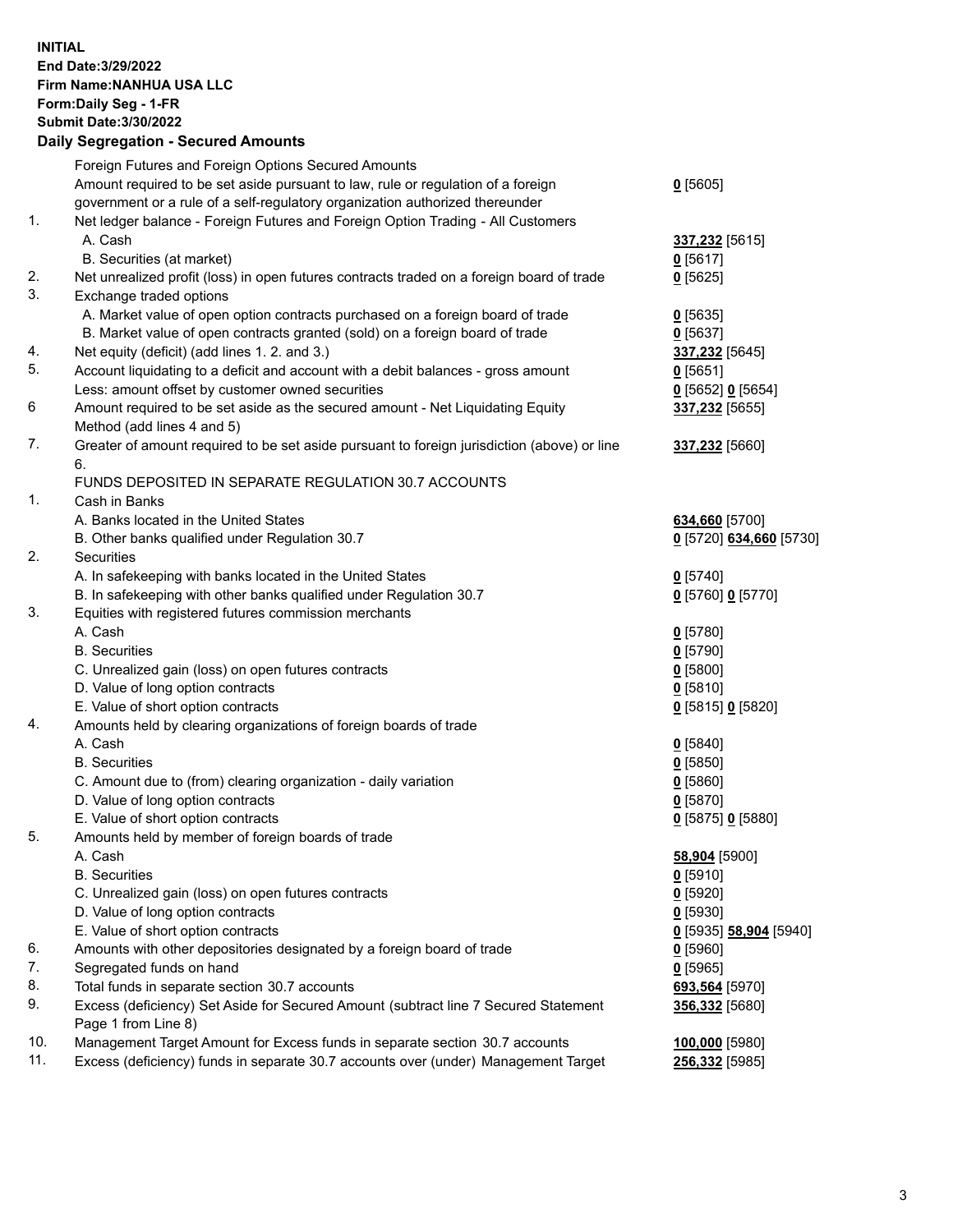**INITIAL End Date:3/29/2022 Firm Name:NANHUA USA LLC Form:Daily Seg - 1-FR Submit Date:3/30/2022 Daily Segregation - Segregation Statement** SEGREGATION REQUIREMENTS (Section 4d(2) of the CEAct) 1. Net ledger balance A. Cash **184,997,296** [5000] B. Securities (at market) **991,922** [5010] 2. Net unrealized profit (loss) in open futures contracts traded on a contract market **11,195,805** [5020] 3. Exchange traded options A. Market value of open option contracts purchased on a contract market **2,226,869** [5030] B. Market value of open option contracts granted (sold) on a contract market **-8,976,114** [5040] 4. Net Equity (deficit) (add lines 1, 2, and 3) **190,435,778** [5050] 5. Accounts liquidating to a deficit and accounts with debit balances - gross amount **0** [5060] Less: amount offset by customer owned securities **0** [5070] **0** [5080] 6. Amount required to be segregated (add lines 4 and 5) **190,435,778** [5090] FUNDS IN SEGREGATED ACCOUNTS 7. Deposited in segregated funds bank accounts A. Cash **5,522,585** [5100] B. Securities representing investment of customers' funds (at market) **0** [5110] C. Securities held for particular customers or option customers in lieu of cash (at market) **0** [5120] 8. Margins on deposit with derivatives clearing organizations of contract markets A. Cash **203,422,717** [5130] B. Securities representing investment of customers' funds (at market) **0** [5140] C. Securities held for particular customers or option customers in lieu of cash (at market) **991,922** [5150] 9. Net settlement from (to) derivatives clearing organizations of contract markets **1,418,999** [5160] 10. Exchange traded options A. Value of open long option contracts **2,226,869** [5170] B. Value of open short option contracts **-8,976,114** [5180] 11. Net equities with other FCMs A. Net liquidating equity **0** [5190] B. Securities representing investment of customers' funds (at market) **0** [5200] C. Securities held for particular customers or option customers in lieu of cash (at market) **0** [5210] 12. Segregated funds on hand **0** [5215] 13. Total amount in segregation (add lines 7 through 12) **204,606,978** [5220] 14. Excess (deficiency) funds in segregation (subtract line 6 from line 13) **14,171,200** [5230] 15. Management Target Amount for Excess funds in segregation **3,500,000** [5240] 16. Excess (deficiency) funds in segregation over (under) Management Target Amount Excess **10,671,200** [5250]